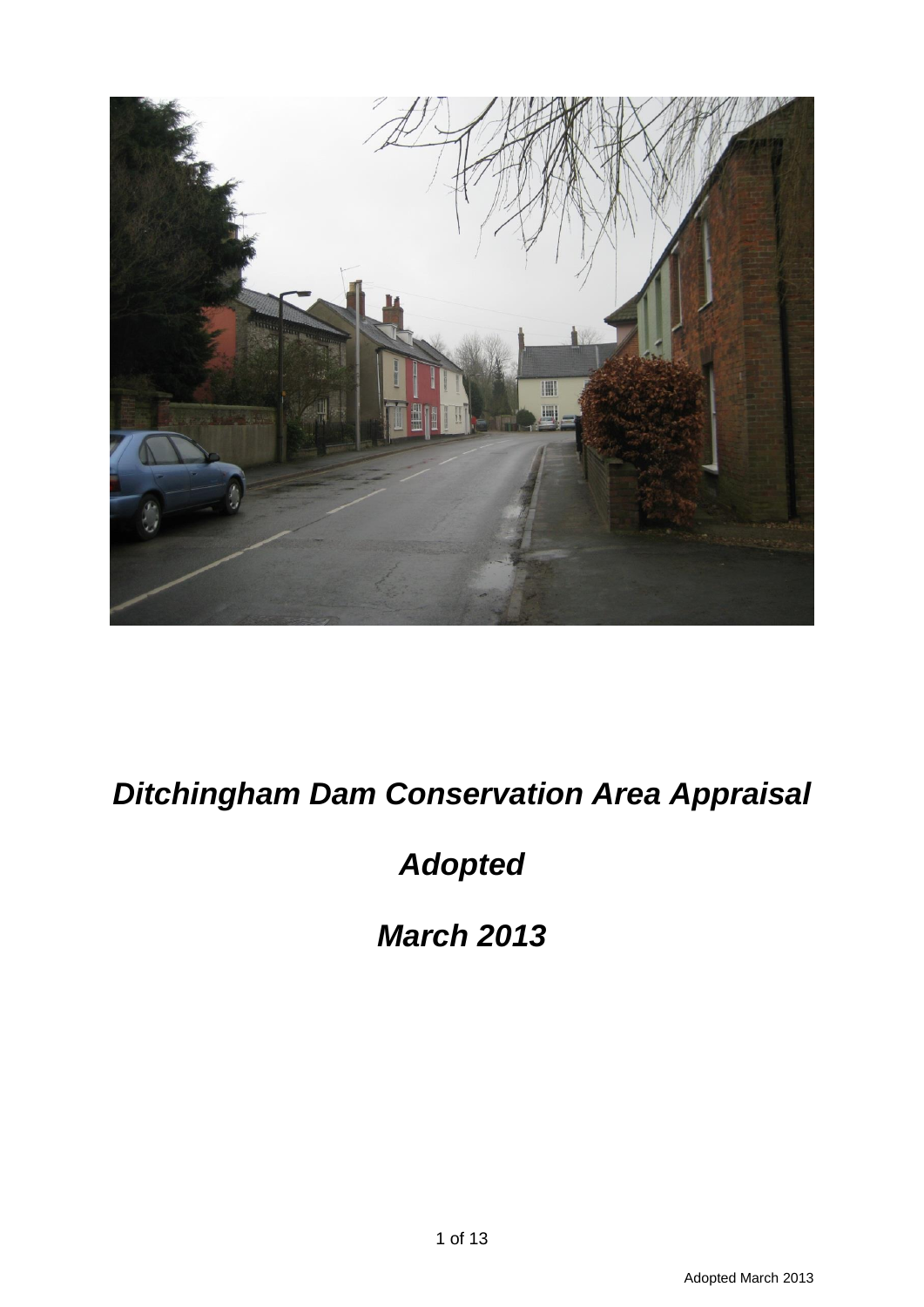# **Ditchingham Dam conservation area**

# *1. Introduction*

*Why have Conservation Areas?*

A review of policies relating to the historic environment carried out by English heritage on behalf of the Secretary of States for Culture Media and Sport and the Environment Transport and the Regions was published in December 2000 under the heading 'Power of Place'.

The Report which reflected views now held generally by the population at large, confirmed 5 main messages

- i Most people place a high value on the historic environment and think it right there should be public funding to preserve it.
- ii Because people care about their environment they want to be involved in decisions affecting it.
- iii The historic environment is seen by most people as a totality. They care about the whole of their environment.
- iv Everyone has a part to play caring for the historic environment. More will be achieved if we work together.
- v Everything rests in sound knowledge and understanding and takes account of the values people place on their surroundings.

In summary we must balance the need to care for the historic environment with the need for change. We need to understand the character of places and the significance people ascribe to them.

The concept of conservation areas was first introduced in the Civic Amenities Act 1967, in which local planning authorities were encouraged to determine which parts of their area could be defined as "Areas of Special Architectural or Historic Interest, the character or appearance of which it is desirable to preserve or enhance".

The importance of the 1967 Act was for the first time recognition was given to the architectural or historic interest, not only of individual buildings but also to groups of buildings: the relationship of one building to another and the quality and the character of the spaces between them.

The duty of local planning authorities to designate conservation areas was embodied in the Town and Country Planning Act 1971, Section 277. Since then further legislation has sought to strengthen and protect these areas by reinforcing already established measures of planning control which is now consolidated in the Planning (Listed Buildings and Conservation Areas) Act 1990.

Unlike listed buildings, which are selected on national standards, the designation of Conservation Areas in the main is carried out at District level based upon criteria of local distinctiveness and the historic interest of an area as a whole. However, in the past, the criteria adopted by different local authorities in determining what constitutes a special area have tended to vary widely. For example, although public opinion seems to be overwhelmingly in favour of conserving and enhancing the familiar and cherished local scene, what is familiar to many, may only be cherished by some.

Over the last 30 years this approach has changed significantly. Much greater emphasis is now placed on involving the local community in evaluating 'what makes an area special', whether it should be designated and where boundaries should be drawn.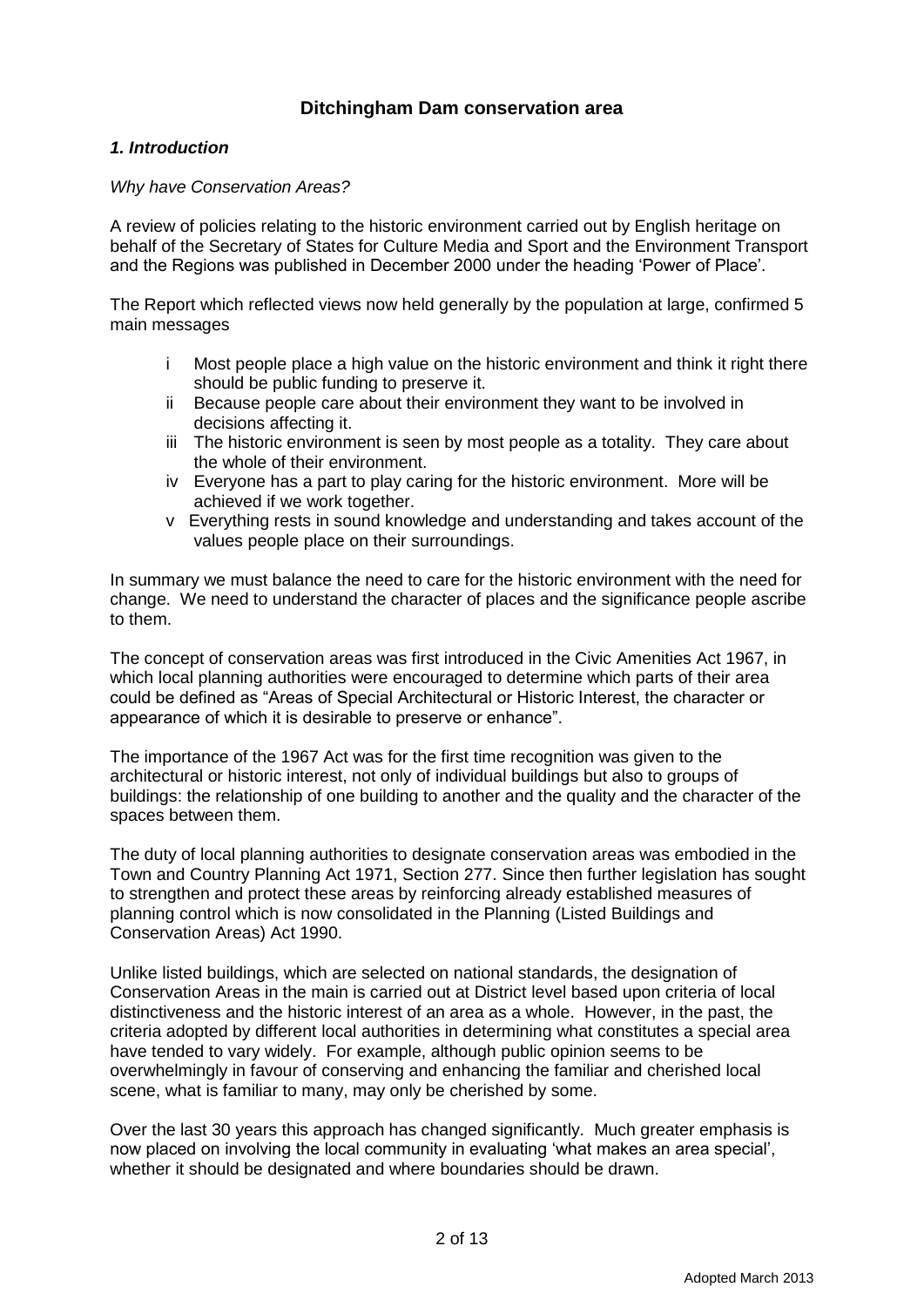It is now recognised that the historical combination of local architectural style and the use of indigenous materials within the wider local landscape creates what has been termed 'local distinctiveness'. Distinctiveness varies within the relatively restricted confines of individual counties, which in turn are distinct in terms of the country as a whole.

Conservation Area designation for settlements and wider areas which embody this local distinctiveness may afford them protection against development which bears no relation to the locality either in terms of the buildings within it or landscape surrounding it.

The historical development of such settlements and their surrounding landscape are the 'journals' through which the social and economic development of the locality can be traced. The pattern of agricultural and industrial progress of settlements (their social history) is by definition expressed in the architecture and landscape of any area.

It is not intended (nor would it be desirable) to use Conservation Area designation as a way of preventing or restricting development, the expansion of a settlement or preventing contemporary innovative design. Logically in the future new development should add to, rather than detract from the character of an area and will in turn help to chart historical development. However, all development should seek to preserve and enhance the character and appearance of the area.

# *2. Aims and objectives*

The Ditchingham Dam conservation area was originally designated in 1981 and was last reviewed in 1998. This re-appraisal examines the historic settlement and special character of Ditchingham Dam, reviews the boundaries of the conservation area and suggests areas for change.

The appraisal will provide a sound basis for development management and encourage development initiatives which endeavour to improve and protect the conservation area as well as stimulating local interest and awareness of both problems and opportunities.

# *3. Planning Policy Context*

There are a range of policies which affect Conservation Areas within the Broads Authority area, originating from both national and local sources. The latest national documents in respect of historic buildings and conservation areas are The Government's Statement on the Historic Environment for England 2010. The National Planning Policy Framework published March 2012: Planning for the Historic Environment: Historic Environment Planning Practice Guide March 2010. The Broads Authority endorses the contents of these documents and decisions made will reflect the various provisions contained in them.

In line with government policy, the Broads Authority are currently reviewing and revising local policies which will be published in a new Local Development Framework (LDF). In the meantime the more specific local policies included in the Broads Local Plan (1997) are still relevant.

To support these policies, the Broads Authority provides further advice and details in a series of leaflets, which are currently being reviewed and expanded as part of the LDF process. A list of those currently available is attached in Appendix 2.

### **4. Summary of special interest**

The character of the conservation area is largely formed by its setting in the surrounding landscape. Ditchingham Dam is a linear settlement along a man-made causeway across a flood plain of the River Waveney, with a short road (Falcon Lane) branching off north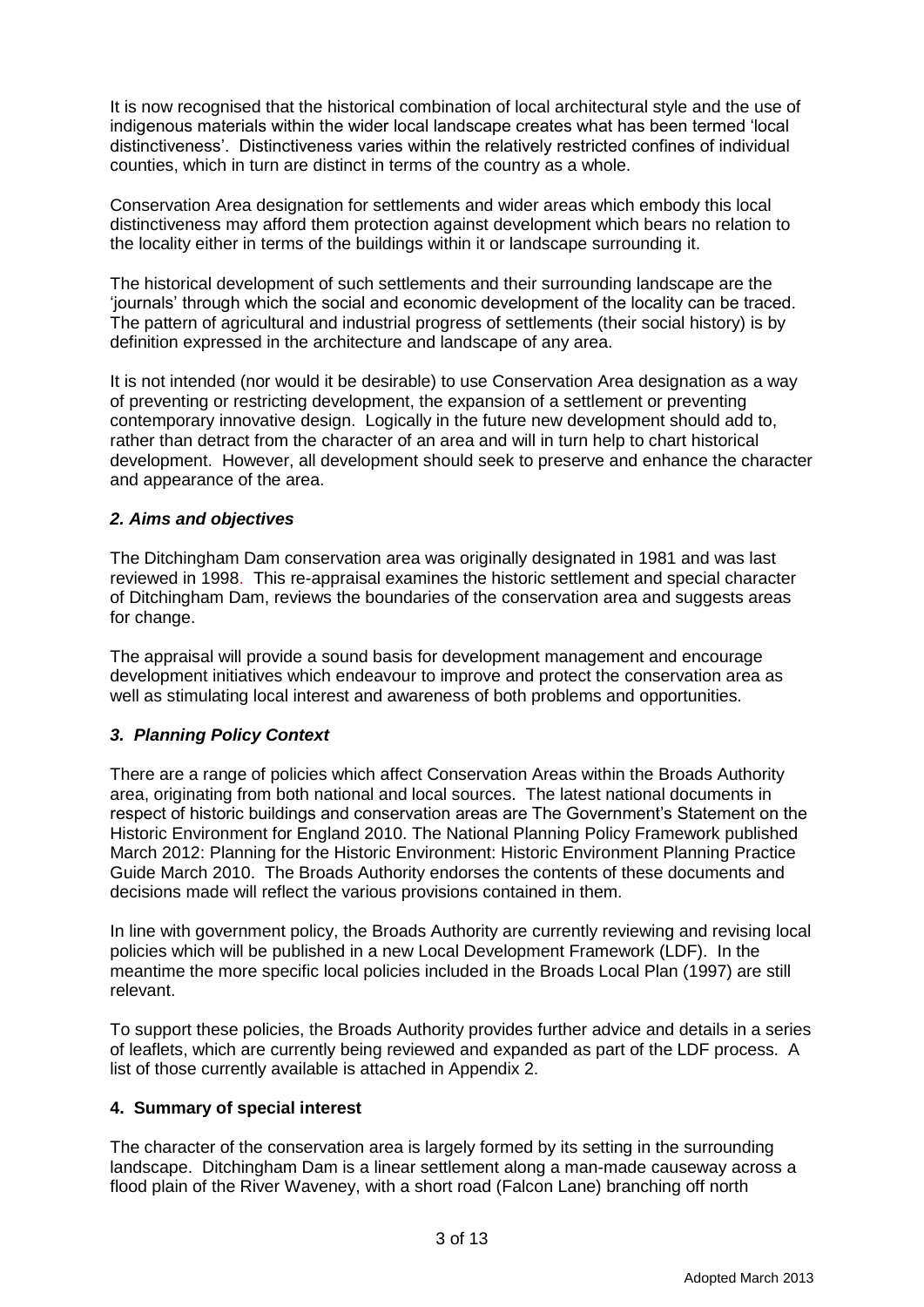eastwards nearer the river. Its setting on low lying ground allows open views across the surrounding countryside in all directions apart from to the south, where Bungay on higher ground, forms a dramatic backdrop.

# **5. Location and context**

The parish of Ditchingham is situated in the south of Norfolk approximately 13 miles from Norwich with the River Waveney defining the southern boundary. The parish is within the South Norfolk District Council area and development is divided into two areas, with Ditchingham village in the north and Ditchingham Dam within the river valley to the south. Ditchingham Dam is effectively a small suburb of Bungay, from which it is separated by the River Waveney which forms the county boundary between Norfolk and Suffolk. The two are linked by Falcon Bridge. Ditchingham Dam conservation area is entirely within the Broads Authority area.

### *General character and plan form*

Though separated only by Falcon Bridge, the character of Ditchingham Dam is quite different from that of Bridge Street, Bungay. While Bridge Street is narrow, winding and tightly built up on both sides, the Dam is wider, with gardens or glimpses of gardens and - once past Holly House – a view through trees of the beck and meadows beyond. The Dam is a man-made causeway across the flood plain and, until the building of the Bungay bypass, was the main route into the town from Norfolk. The contrast between the town, set on a higher ground in a tight loop of the river, and low-lying Ditchingham Dam, is dramatic. To east and west the settlement is hemmed in by the now drained flood plain. The settlement has a linear form, enclosed by historic buildings of two or three storeys, following the causeway, with nearer the river, Falcon Lane branching off the road north eastwards in a short spur towards Chainbridge Beck.

### *Geological background*

The geological formation of the Waveney river valley has given it a very distinctive form within the wider landscape. The cretaceous chalk deposits below the whole of East Anglia were subject to a smoothing glacial action resulting in a more subdued topography than in other parts of Britain, and these were subsequently overlain with a series of sands, muds and gravels known as 'Crags'. These processes have created valleys with a distinctive u-shaped profile; in the Waveney valley, large scale open valley landscapes with broad flat flood plains north and south of the river, beyond which rise the tree covered escarpments of the Norfolk and Suffolk boulder clay plateaus. A large meander in the river has allowed the formation of a narrow spur of land which rises above the flood plain, on which the adjacent town of Bungay is situated.

### *Landscape setting*

Generally, views within the Waveney valley can be quite long range and open, but become more intimate close to river crossings such as at Falcon Bridge. The landscape surrounding Ditchingham Dam is distinctly green. Approaching Ditchingham Dam from the north, the causeway is noticeable as it crosses the flood plain of the River Waveney. On higher ground to the south, Bungay is an obvious presence across the low lying verdant water meadows with long rush-filled ditches and clumps of willow and alder; St Mary's Church an almost constant feature. The rear of the buildings on Falcon Lane can be seen across the marshy land to the south east.

# **6. Historical development**

### *Archaeology and development*

The Norfolk Historic Environment Service compiles records of known archaeological activity, sites, finds, cropmarks, earthworks, industrial remains, defensive structures and historic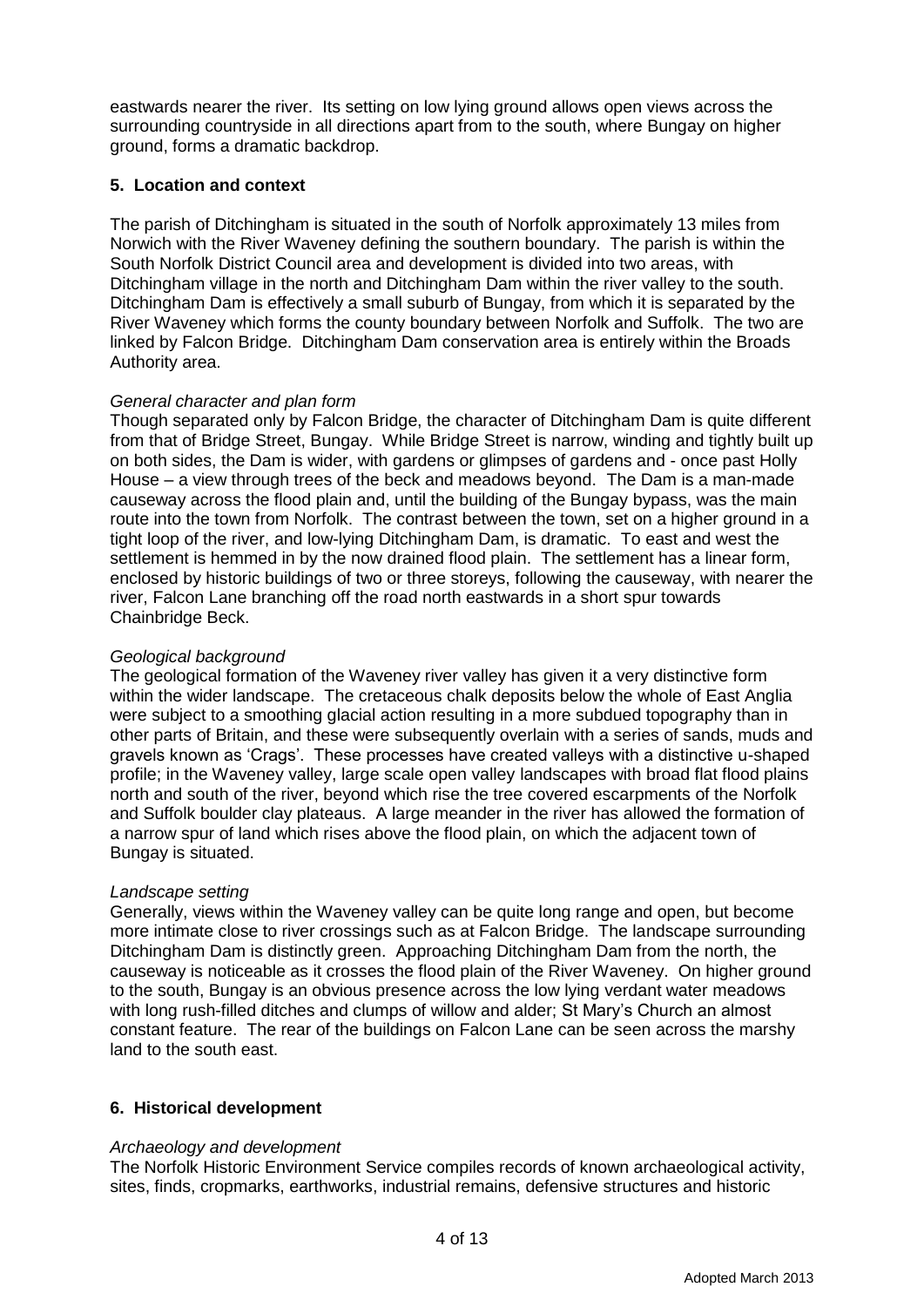buildings in the county. These records are known as the Norfolk Historic Environment Record (NHER). The NHER contains 121 records for the parish of Ditchingham, with evidence of human activity in every period since the Mesolithic. The Neolithic long barrow on Broome Heath (to the north of Ditchingham Dam conservation area) is evidence of prehistoric settlement and the discovery in 1864 of Roman urns in the village suggests that there was some settlement here during the Roman occupation.

However, most of the recorded 'finds' are outside the Ditchingham Dam conservation area boundary and there are no scheduled monuments within the conservation area.

In Domesday Book (sometime after 1086) Ditchingham is referred to as *Dicingaham.* Late twelfth century references are to Dichingeham and Dikingeham. The name is Anglo-Saxon in origin and is thought to derive from *the* ham (homestead or village) *[of the] inge* (people) of either *Dicca* (a man's name) or *[of the] dic* (ditch or dyke) – thus 'homestead of Dicca's people' or 'homestead of the dwellers of the dyke'

After the Norman Conquest, the village of Ditchingham was held by the Crown, until, during the twelfth century, it was granted to Hugh Bigot, on his being made Earl of Norfolk. It then passed in turn, by inheritance or marriage, to the Brothertons, the Mowbrays and the Howards, each being granted the earldom of Norfolk in succession.

Until the mid-sixteenth century there were two manors in what was known as the town of Ditchingham : Ditchingham itself and Pirnow. Old Ditchingham Hall, demolished in 1727, was a grand symmetrical house with mullioned and transomed windows and corner turrets. The present Ditchingham Hall dates from 1730, was built by the Bedingfield family and later owned by the Carr family, with landscaping, including a serpentine lake, attributed to Capability Brown. Pirnow Hall, situated on the south side of Stone Street just west of the turning to Yarmouth, was a relatively modest house, but by the early twentieth century almost nothing of it remained.

The River Waveney was improved for navigation under an Act of Parliament obtained in 1670, and included the construction of three locks, at Geldeston, Ellingham and Wainford, to extend navigation as far as Bungay Staithe. A special version of the traditional Wherry was in use on the Waveney, with boats measuring no more than 70 by 16 feet. However, with the decline in the use of wherries for commercial trade on the rivers prior to the Second World War, navigation ceased on several stretches of the Broads, including the 4.2 mile section of the river from Geldeston to Bungay, where navigation rights were removed in 1934. The current limit of navigation is at Geldeston, although Wainford and Ellingham locks have since been converted into sluices to allow canoes and unpowered craft to use this section of the waterway.

Although the parish has a rich and varied history, there is little documented history about Ditchingham Dam itself, apart from early references to funds being granted for the maintenance of the Dam, evidence that its situation on a route to a strategic river crossing at Bungay should not be under estimated, the elevated position of the town making it easily defensible, and the river forming a natural boundary. On the south side of the river, Bridge Street was a major route to the river crossing with shops, workshops, inns and beer houses, a staithe and a tannery to the south west of Falcon Bridge.

Maps prior to 1800 show a handful of buildings on Ditchingham Dam. The majority of development appears to have taken place in the  $19<sup>th</sup>$  century, when commercial activities such as the artificial silk mill at Wainford, at its peak employing 500 workers, the maltings and the extension of the Waveney Valley Railway Line brought prosperity and an increase in population of the village. The new line included a station at Ditchingham, to the north of the Dam, which like most of the others, was built in the fashionable Italianate style. In its heyday it was used to transport coal, textiles, malt and grain. Passenger services ceased in 1953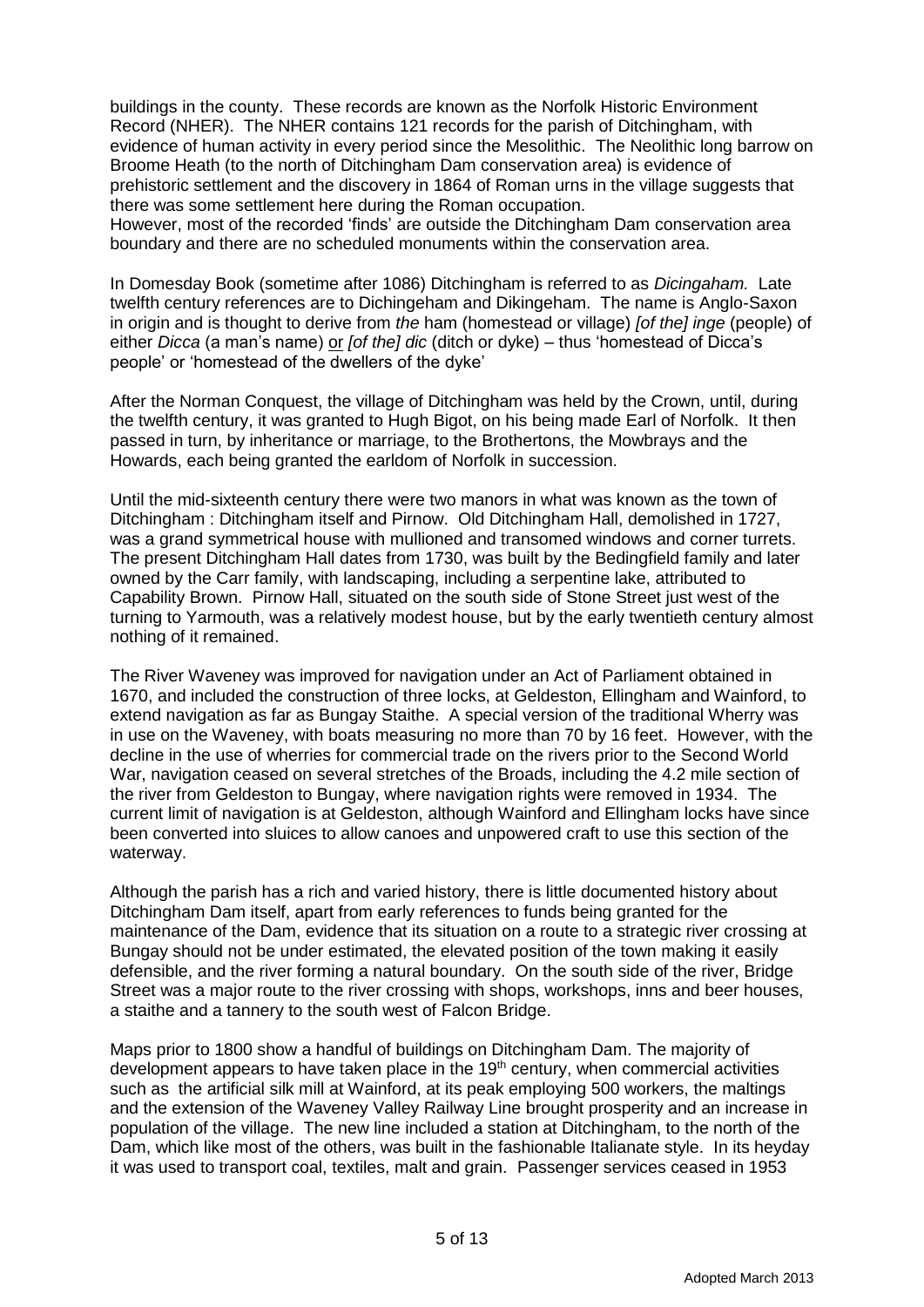and the line finally closed in 1965, when shortly afterwards the present bypass was constructed on the line of the former railway.

Farming and related industries would also have provided employment for the local population, but agricultural employment declined dramatically with increasing mechanisation after the Second World War.

The population of the parish has grown steadily during the second half of the twentieth century from 1059 in 1961, to 1614 in 2001, the majority now made up of commuters and retired people, with 20<sup>th</sup> century housing development on Ditchingham Dam largely on infill plots.

# **7. Spatial analysis**

Approaching from Bungay, the rear wing of the former public house on the right, hard onto the road and onto the bridge itself, echoes the urban townscape of Bungay. Then however, the space levels and opens out into a broad triangle, 'over-seen' by the north-facing front of the former public house. On the right hand (east) side, Nos. 8 to 12 continue the built up frontage, but beyond them and on the opposite (west) side the development is more haphazard, with garden walls or fences, front gardens, trees and grass verge. At the north end of the Conservation Area, the space becomes more open still, with views out over the flood plain.

Falcon Lane is a traditional 'back lane', on the one side, giving access to outbuildings, the back entrances of houses on the Dam and a couple of small cottages (and recently also some new houses) : while on the opposite side being open to the meadows, except for Waveney Lodge. The entrance to the Lane is tightly squeezed between buildings before opening out into what appears at first sight to be a large back yard and then continuing, in a different direction, as an almost private lane: this sort of townscape - informal and 'low key' is an important element in historic settlements, but is very vulnerable to the pressures of modern development, road improvement and dereliction.

### **8. Character analysis**

### *Use and activity*

The majority of the buildings are small to medium sized houses; there is little commercial activity left in the Ditchingham Dam conservation area, although evidence of previous activities remains in some of the names, for example Forge Gardens near Falcon Bridge ; others previously in commercial use have been converted to residences.

Of the larger buildings the former public house adjacent to Falcon Bridge is the most prominent. The Limes, largely hidden from view behind a high wall on Ditchingham Dam and Waveney Lodge on Falcon Lane are also of note.

### *Overview of streets, buildings and architecture*

### *Ditchingham Dam: east side*

The former public house is the most important building in the townscape of the Conservation Area: it lines the approach to the bridge, providing a link with the urban character of Bridge Street; it 'presides' over the large triangular space formed by the junction of the Dam and Falcon Lane; it is seen full-face as one approaches Bungay along the Dam and its gable end dominates the smaller space at the start of Falcon Lane. It is really two buildings; one aligned north-south, the other east-west. Typical of many small country town buildings, its Georgian façade conceals an older 'vernacular' building beneath. It has good examples of Victorian iron work: a 'clenched-fist' lamp bracket and 'barley sugar stick' rail posts.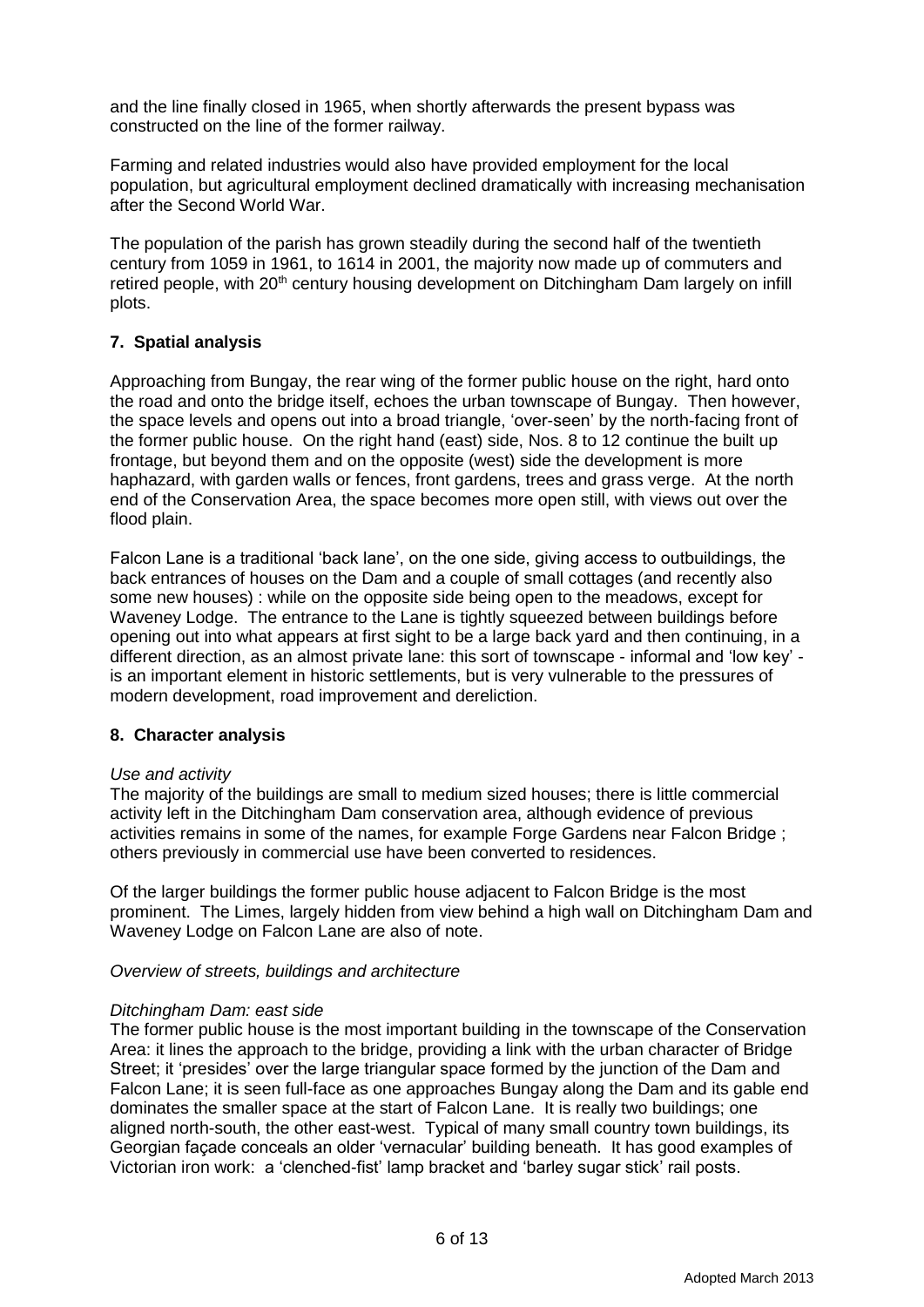*The outbuilding at the entrance to Falcon Lane, the west gable end of Ivy Cottage and Nos. 8, 10 and 12* form an almost unbroken frontage to the east side of the Dam. *Ivy Cottage* is an attractive mix of painted brick and black boarding. *Nos. 8, 10 and 12* appear to be originally a seventeenth century house, with steep roof and axial off-centre chimney and, almost certainly, a timber frame. It has replacement windows, but traditional windows survive at first floor level in No. 10, which also has an original door case. Evidence of old shop windows survives in Nos. 10 and 12.

In complete contrast, Nos. 14 *and* 16 are suburban in character: a pair of small Victorian semi-detached houses built in 'white' Suffolk bricks, with good brick details, low pitched roof and original sliding sash windows with margin lights. The original iron railings to small front gardens complete the picture. Then a high wall, important in the townscape, screens *The Limes*. The house is barely seen, but there are several mature trees in the garden. It is followed by a wide opening to a drive with attractive gate piers and railings: this appears to have been at one time the rather grand entrance to *Waveney Lodge* in Falcon Lane (see below*)*. The drive has wide grass verges and some mature trees on the south side. It now leads, past *No. 20*, to a small house of painted brick with a slate roof - probably the original gate-lodge - to *Nos. 18A and 18B*, new red brick houses in the modern 'vernacular' style which make good use of their mature setting.

*Chasseur Lodge* marks the boundary of the Conservation Area at this point. It is Victorian, red brick with painted stone dressings to openings. Window openings are triangular headed and the south gable has a Kentish hip to the roof, which is covered with black pantiles which may perhaps, have replaced the original pin tiles. Its picturesque details suggest that it could have been originally connected with Waveney Lodge. It has replacement windows.

### *Ditchingham Dam: West side*

Compared with the firmly built-up bridgehead on the opposite side, the west side appears weak: only a low garden wall of modern brick marks the frontage, behind which is a tarmac forecourt and a house, possibly converted from a nineteenth century industrial building, but stripped of its chimneys and with modern windows and roof tiles. A long and narrow brick and tile building has recently replaced an earlier outbuilding which may have been the old forge of the former *Forge Gardens* next door, now redeveloped with a modern house and garage, with a low picket fence beside the road. Then *Waveney Cottage*: at first sight a modern house, part two - part one and a half - storeys, but further inspection suggests part of it may be older, probably nineteenth century, but much extended with replacement windows in heavy mock timber.

The buildings on this side of the road end with the most important: *Glencoe (No. 7)* and *Holly House (No. 9)*. These are a semi-detached pair of substantial Georgian houses. They have a low pitched roof of blue glazed pantiles, and all but one of their original sash windows, door cases and doors survive. They are of red brick, the walls of *Glencoe* have been painted over. The western boundary of the Conservation Area follows the line of Chainbridge Beck which runs behind these properties, and then north of Holly House, continues north to the end of development on the East of the dam before returning South along their rear boundaries to join up with Falcon lane.

To the north of Holly House although just outside the conservation boundary, the open water meadows criss-crossed with drainage ditches to the west of The Dam, in contrast to the builtup east side, make a positive contribution to the character of the conservation area. It is important therefore that this drainage system is kept in good condition, not only to prevent unnecessary flooding, but also to maintain the historic appearance of the area.

### *Ditchingham Dam East side*

The character to the West of the Dam is similar to the West with varying boundary treatments with some good cast iron railings to the dam and with mature trees in the gardens behind. It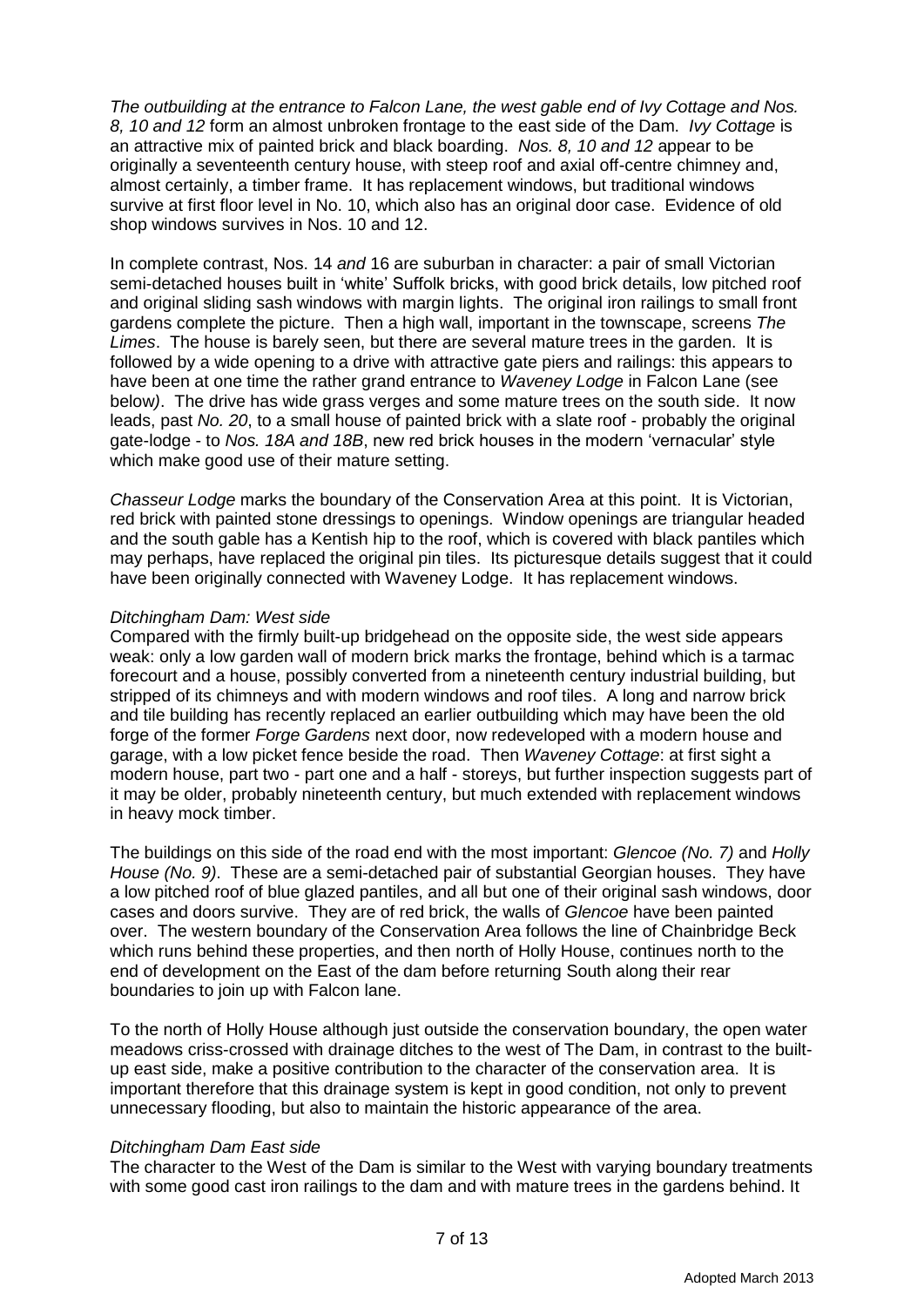is proposed to extend the Conservation area North to include the most Northerly terrace and the commercial garage.

### *Falcon Lane*

This is a traditional back lane, until recently giving access to the backs of properties on the Dam itself or, with the important exception of Waveney Lodge, to a few small cottages. Access to the lane is through a narrow 'gateway' adjoining the former public house. The space then suddenly broadens out onto what must at one time have been virtually the pub yard. On both sides are outbuildings, that on the south side appears to be a small timber framed barn, and in poor condition, stripped of its roof tiles and cladding and surrounded by hoardings, but it could look particularly attractive with the water meadows behind it.

The lane then swings north-eastwards. On the southern side a large area of neglected former allotments is followed by Waveney Lodge : an interesting building, now divided into three houses, it has a wealth of nineteenth century details, including numerous gables, pointed arches, sash windows with pointed arched glazing bars incorporating sections of stained glass and within the wall above - spandrels of leaves and flowers in either carved stone or moulded brick. The brickwork is painted to Falcon Lane, although the northern elevation a slightly different character with white 'Suffolk' bricks and red window arches, and a red pantiled roof on contrast to the slates at the front. This could indicate that the elaborate Victorian façade fronted an earlier house. Adjacent to Falcon Lane brick piers divide sections of unusual and elaborate railings. Beyond the house, and forming an important part of the scene, a high brick wall screens a garden, in which are several fine trees.

Opposite Waveney Lodge, a small area of land has unfortunately been left unattached to either of the adjoining properties. On it has been built a garage, but the site appears neglected at the time the survey. Together with two properties immediately to the south *(Nos. 18A and 18B Ditchingham Dam -* see above*)*, this site appears to have once been part of a formal entrance drive from the Dam to Waveney Lodge *(see above)*: the surviving gate piers and railings match those of Waveney Lodge. Although it is thought that these may have been relocated at some time, they still contribute to the history and character of the area. (N.B. It is proposed that the boundary of the conservation area be extended to include his site.)

Continuing on the same side, a high wall, cement rendered, marks the back of the Limes. This is followed by Falcon Cottage, hard on the edge of the road, which has replacement windows . The boundary then follows a pair of flat roofed garages, whose design is less inkeeping with the traditional character of the area. Then a pair of well designed vehicular access doors, another high wall, a small forecourt and an attractive house, Ivy Cottage, with simple railings, which faces south over the meadows towards Bungay. Outbuildings complete this frontage: though of no particular architectural merit, they are an important element in the 'gateway' between the Dam and Falcon Lane.

### *Architectural styles and materials*

The Conservation Area contains no buildings on the statutory list of Buildings of Special Architectural or Historic Interest, but a large proportion of buildings in the area, though not Listed, are considered to be of townscape significance, and some of these may be eligible for Listing.

The most important building in this small Conservation Area is the former public house. As townscape, it plays a vital role in the view across the bridge from Bungay in the approach to the bridge and to the town from the north, and in relation to the triangular space onto which it faces and the less significant buildings around it. As architecture, it is a happy mix of classical and vernacular. Important in a very different way is Waveney Lodge, a rambling confection of Victorian details. Other buildings are a mixture of vernacular, Georgian, Victorian and modern.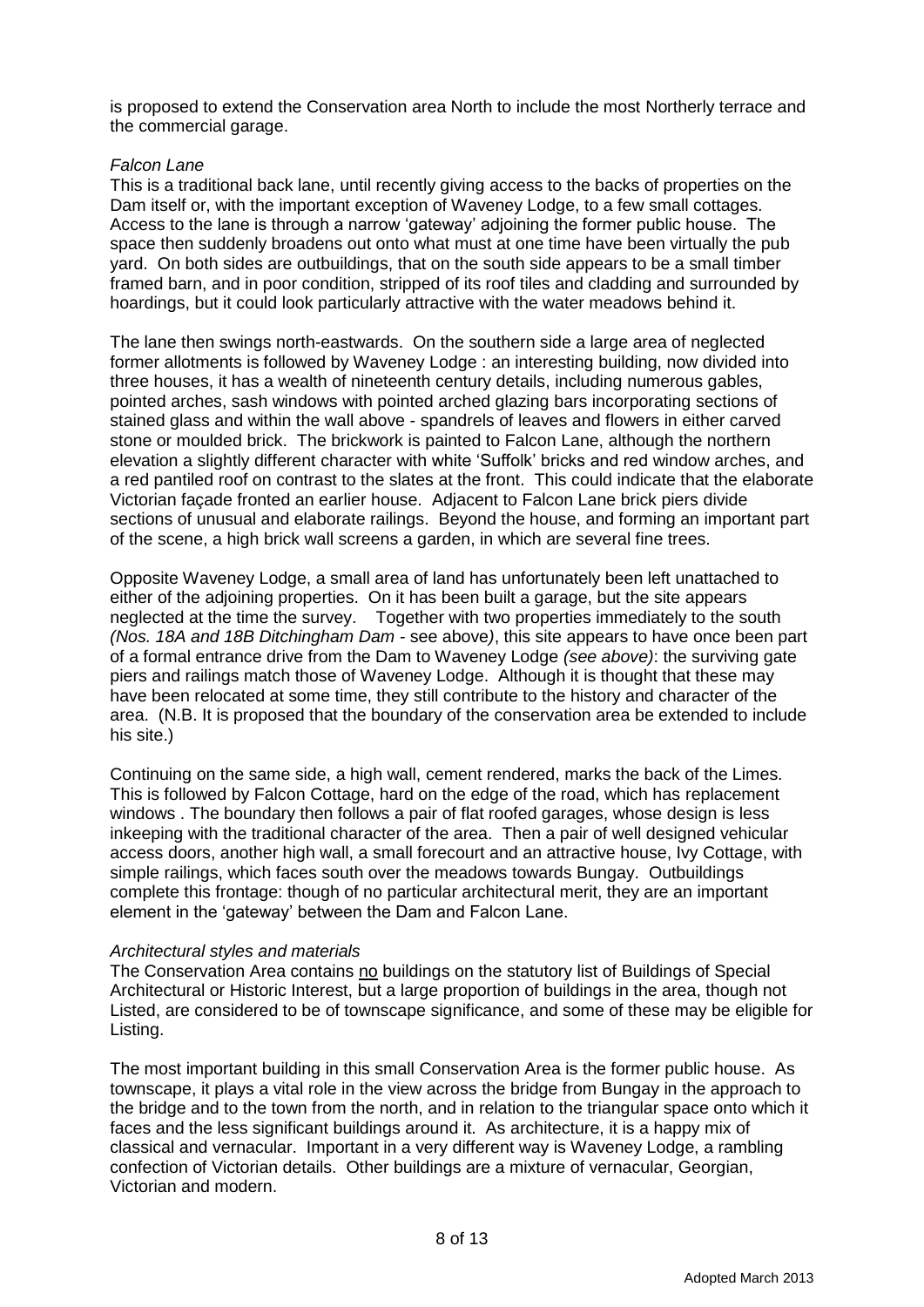Examples of most of the building materials traditional to South Norfolk and the Broads area can be found within the Conservation Area.

Clay pantiles are the prevalent material, both blue or black glazed (as on Nos. 8 to 12 and 7 to 9) and red. No. 20 (behind Chasseur Lodge) has a slate roof. There is no thatch in the Conservation Area.

Most of the pre-Georgian buildings are rendered and painted. Many of these are likely to be timber framed: for example, the former public house by the bridge and Nos. 8 to 12; others may be clay lump underneath the render. Later buildings are of brick: mostly red, such as No.9 (Holly House) and Chasseur Lodge; but Nos. 12 and 14 (a semi-detached Victorian pair) are of white brick, weathered to grey.

### *Ground surface materials and street furniture*

Public road and pavements are of tarmacadam. There is a small gravelled forecourt to the former public house.

Standard modern street lighting is used along the Dam only. Street signs and overhead cables are not over-obtrusive. The former public house has some very unusual and attractive Victorian ironwork : stout barley-sugar stick posts supporting square sectioned rails enclosing the forecourt and a bracket ending in a clenched fist designed to hold a (now missing) lantern over the front door. There is a letter box on a post in front of the garden wall of Ivy Cottage (No.6).

### *Trees, hedges and significant open spaces*

There are a number of sites where trees play an important visual role in the Conservation Area. These are marked on Map 1 and listed below.

- i Between the Dam and Chainbridge Beck, north of Holly House (No. 9).
- ii In the grounds of The Limes.
- iii South of the shared driveway to Nos. 15A and 15B.
- iv In the grounds of Waveney Lodge.
- v In the garden by the north-west abutment of Falcon Bridge.

In the main these sites provide significant open space within the settlement, albeit that they are in private ownership. The most significant open space in the public realm is the area in front of the former public house to the north of Falcon Bridge. Sensitive landscaping could enhance the character of this area. The open nature of the surrounding countryside also contributes positively to the setting of the conservation area.

### *Boundary treatments*

The majority of the traditional buildings in the conservation area front onto the back of the pavement, leaving no room for front boundary fences. However, the following are good examples of traditional boundary treatments;

- i. Railings to nos. 14 & 16 Ditchingham Dam
- ii. Railings and gate to Chasseur Lodge, Ditchingham Dam
- iii. Walls to The Limes and adjoining modern houses
- iv. Railings to 18a and 18b Falcon Lane
- v. Walls, railings and gate piers to Waveney Lodge, Falcon Lane
- vi. Former entrance gate piers to Waveney Lodge on Northern side of Falcon Lane

Elsewhere more modern boundary treatments such as timber picket fencing, ornate brickwork or rendered walls are less sympathetic to the character of the conservation area.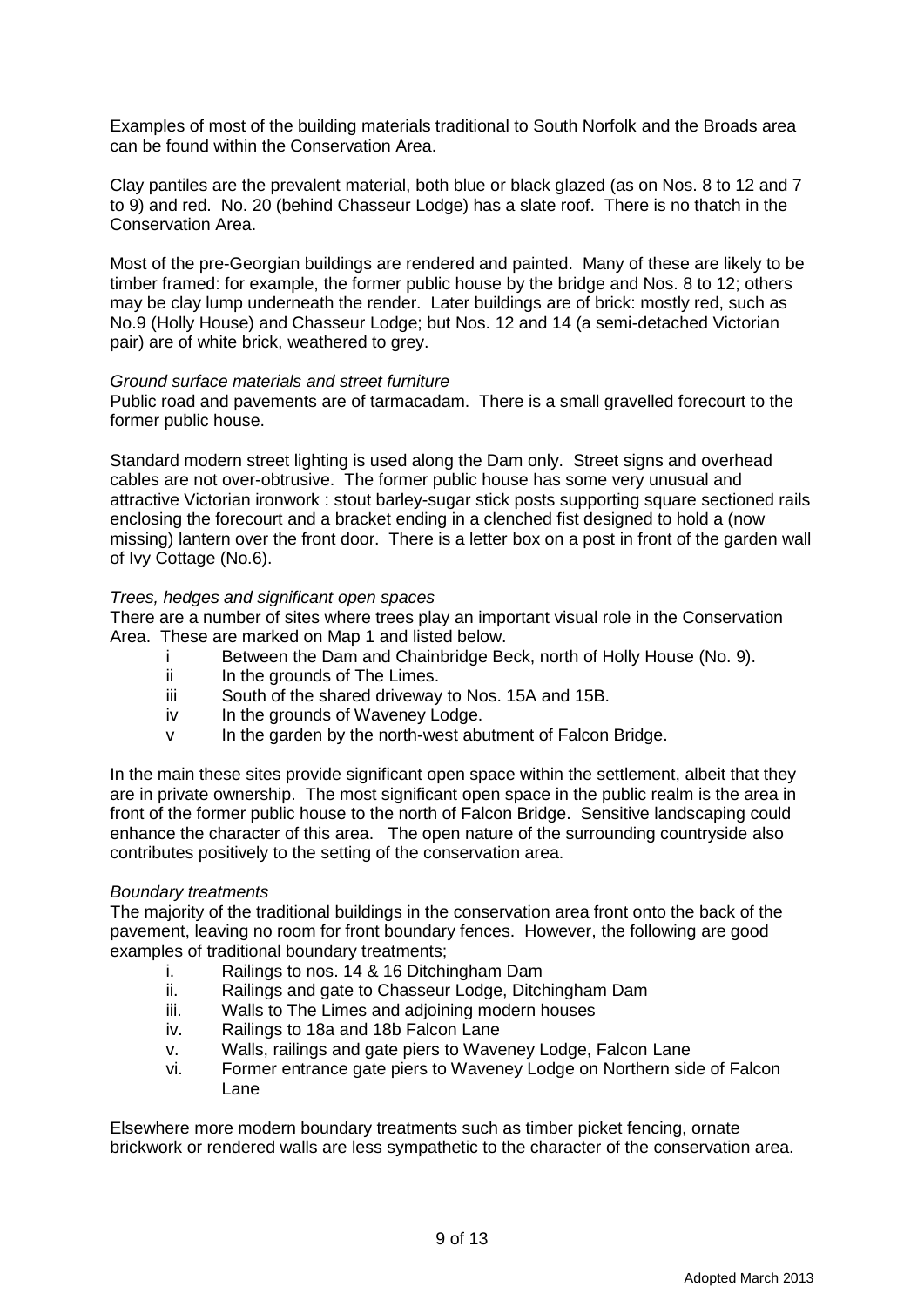# **9. Issues, pressures, threats and opportunities for improvement**

### *Buildings*

Generally the buildings and gardens are very well maintained. However, the outbuildings on the corner of Falcon Lane would benefit from some repairs and a beneficial use.

The small timber framed barn on Falcon Lane to the rear of the former public house appears to be in the process of being repaired, but has remained in this state for a number of years. It would benefit from restoration for a beneficial use and could then make a positive contribution to the character of the conservation area.

The special character of conservation areas can easily be eroded by seemingly minor, and well intentioned, home improvements such as the insertion of replacement windows and doors with ones of an inappropriate design or material, (for example hinged opening lights in lieu of sash windows and UPVC instead of painted timber). This is a particular issue with unlisted buildings that have been identified as contributing to the character of the conservation area. In line with current legislation, all complete window replacements are required to achieve minimum insulation values, but recognising the affect that inappropriate replacements can have, Local Authorities are empowered to relax that requirement when considering the restoration or conversion of certain buildings within conservation areas, and advice should be sought from the local Planning Department at an early stage.

As the area around Ditchingham Dam is low lying and liable to flood, there is likely to be little pressure for new development. Proposals for extending or altering existing properties should be carried out with due regard to the effect on the character of the conservation area.

### *Streetscape issues*

The traffic safety measures on Falcon Bridge are intrusive and inappropriate for the character of the conservation area. The appearance of the bridge could be improved, should the opportunity arise in the future.

The area in front of the former Falcon Public House on the corner of Falcon Lane appears to be partly in private ownership and partly in public ownership. Sympathetic low-key landscaping could help to unify this area as an identifiable 'space' in the conservation area.

There are concerns about the speed of traffic approaching the Dam from Bungay. Any traffic calming measures to address this should take account of access requirements to properties in Falcon Lane and should be designed in a manner appropriate to the historic character of the conservation area.

### **10. Changes since last appraisal**

Due to the low-lying nature of the area, changes since the last appraisal within the conservation area boundary are largely limited to subsidiary extensions to existing buildings.

### **11. Recommendations for suggested improvements**

- Consider sympathetic landscaping to the area in front of the former Falcon Public House
- Consider visual Improvements to the traffic safety measures on Falcon Bridge when appropriate
- Consider traffic calming measures on Ditchingham Dam, particularly near Falcon Bridge and the area in front of the Former Falcon Public House, taking account of the access requirements to properties on Falcon Lane
- Consider a revised design of street lighting fittings
- Encourage the repair and restoration of the small barn and adjoining site on the south side of Falcon Lane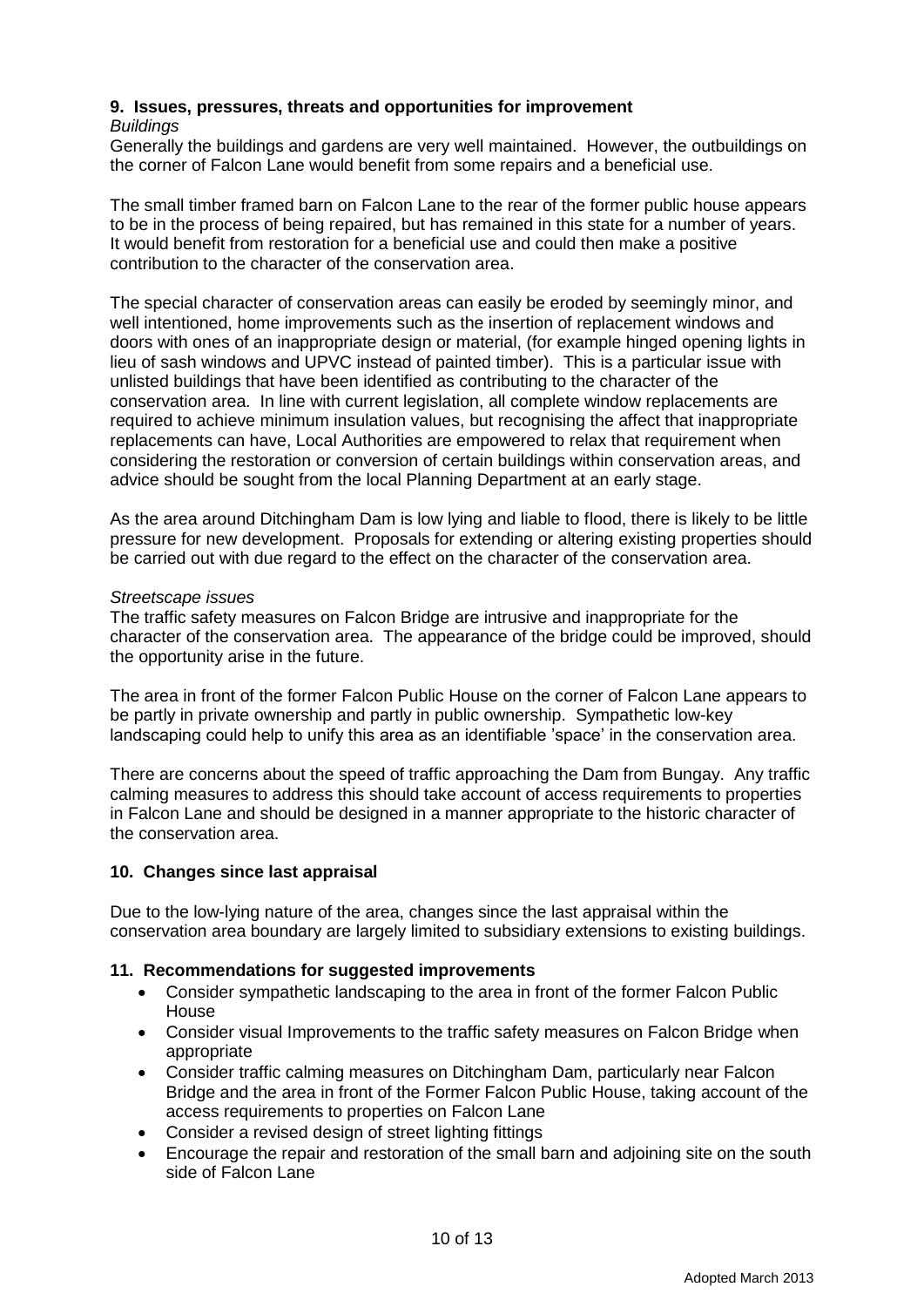Encourage improvements to the north of Falcon Lane. (See below - this site is suggested as an extension to the conservation area)

### **12. The conservation area boundary**

The Conservation Area was designated in 1981. It is effectively a small extension of the Bungay Conservation Area. Its boundary follows the river Waveney for a short distance either side of Falcon Bridge. It then turns northwards from the river to follow Chainbridge Beck to a point where it runs alongside the Dam. It then crosses the Dam and goes eastwards north of Chasseur Lodge to Falcon Lane. It then sweeps round to include the grounds of Waveney Lodge, before finally following the line of a drain to return to Falcon Lane and the Waveney. The Conservation Area includes properties on both sides of the Dam, the grounds of Waveney Lodge and a small area of river meadow east of Falcon Lane. It excludes properties on the east side of the Dam north of Chasseur Lodge.

### *Suggested amendment to the conservation area boundary;*

- Extend the boundary North to include the development including the garage to the East of the Dam continuing the boundary down the rear gardens of the properties to join Falcon Lane.
- Extend the boundary on the north side of Falcon Lane to include the currently unused area of land opposite Waveney Lodge. This land contains two brick gate piers and a section of flint and brick walling (incorporated into a former garage) which may have been connected to Waveney Lodge.

### **13. Public consultation**

Consultation with interested parties and organisations was undertaken in accordance with the Broads Authority 'Statement of Community Involvement'. A letter and leaflet were delivered to all residents living within the conservation area boundary, and copies of the appraisal documents were made available both online and in hard copy format in the Broads Authority offices and through the Parish Council. The leaflet included a comments section and consultees were also able to comment on line.

A public exhibition was held on Saturday 11 August 2012, which was attended by officers from the Planning Team of the Broads Authority and by 29 members of the public to ask questions, propose or suggest minor amendments to the re-appraisal or boundary and raise issues of concern. The vast majority of people attending were supportive of designation, considering that it would benefit the village and the local community. In addition, the Authority received 7 written responses seeking more specific advice as to the effects of being in a conservation area or to seek clarification as to proposed changes to the boundary.

Several items of additional information resulting from the consultation have been included in the re-appraisal. One concern was that any environmental improvements or traffic calming to The Dam and the area in front of the former Falcon Public House should take account of access to properties on Falcon Lane. A note to this effect has been included in the final document.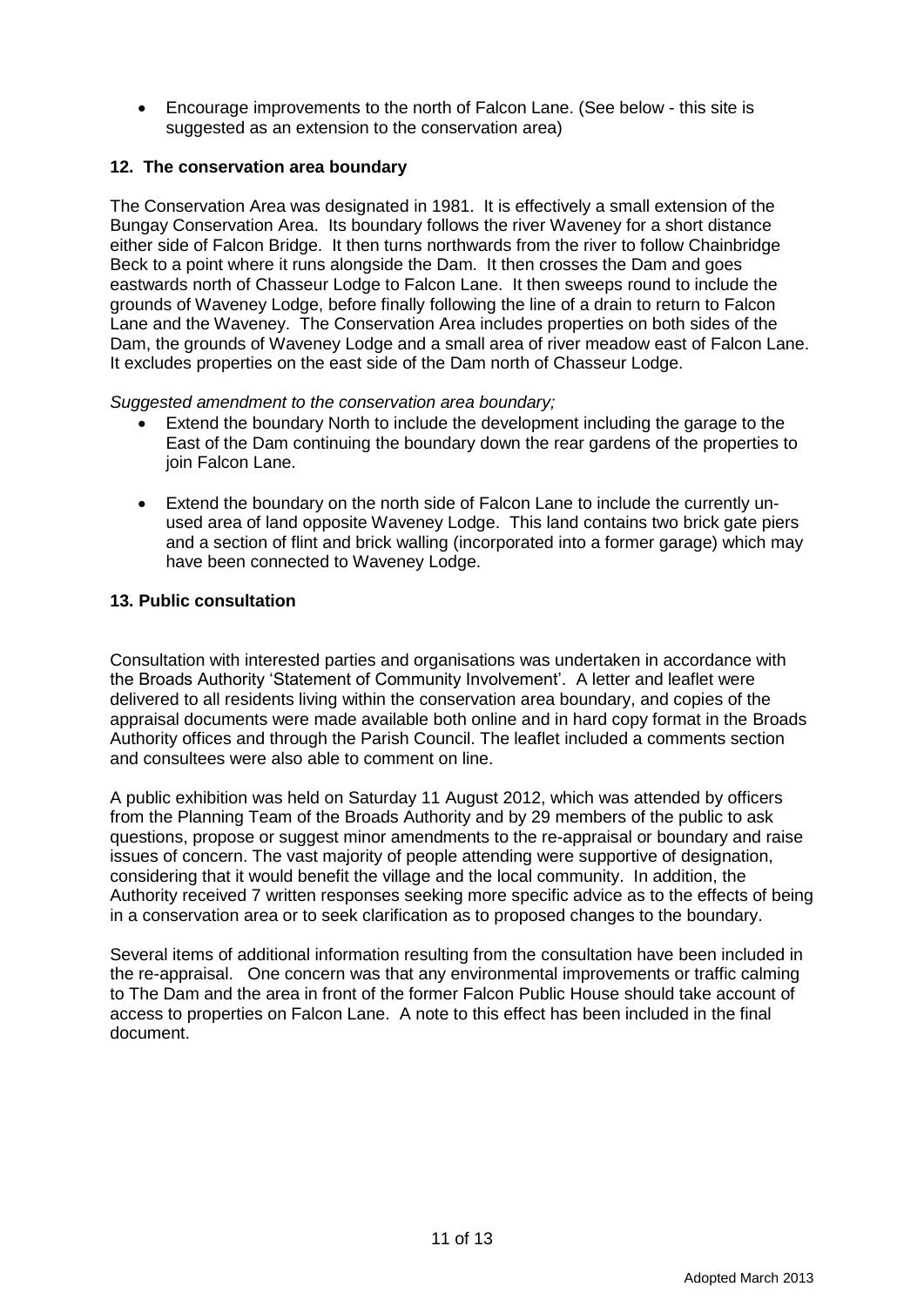# **Appendix 1**

# **Policies**

Please note: The Broads Authority is currently reviewing and revising local policies, which will be published in a new Local Development Framework (LDF). The Broads Authority has already adopted Core Strategies containing general policies. The Authority has recently adopted its Local Development Plan Document (DPD). Some of the specific saved local policies included in the Broads Authority Local Plan (1997) are still relevant.

# **Appendix2**

### **Broads Authority Guidance Leaflets**

- o Keeping the Broads Special
- o Do I need Planning Permission?
- o How do I apply for Planning Permission?
- $\circ$  Building at the Waterside A guide to design of waterside buildings in the Broads Authority area
- o Environment and Landscape How do I plan and manage trees and scrub alongside rivers?
- o Development and Flood Risk in the Broads
- $\circ$  Riverbank Protection Works A guide for riparian landowners
- $\circ$  Sustainability Guide Sustainable development in the Broads

# **Appendix 3**

### **Listed Buildings in the Conservation Area**

There are no listed buildings within the conservation area boundary.

### **Appendix 4**

### **Buildings that make a positive contribution to the character of the conservation area.**

Whilst the following buildings, boundary walls and railings within the conservation area and do not merit full statutory protection, they are considered to be of local architectural or historic interest, and every effort should be made to maintain their contribution to the character of the conservation area.

### **Ditchingham Dam**

2 & 4, Old Falcon Inn (Former public house, now two houses) Outbuilding south of Ivy Cottage Ivy Cottage (west part) Nos. 8, 10 (Bridge House) & 12 Nos. 14 & 16 The Limes Garden wall to The Limes Chasseur Lodge Railings to Chasseur Lodge Cottage to the east of Chasseur Lodge Nos. 9 (Holly House) and 7 (Glencoe)

### **Falcon Lane**

Outbuilding on S side of lane